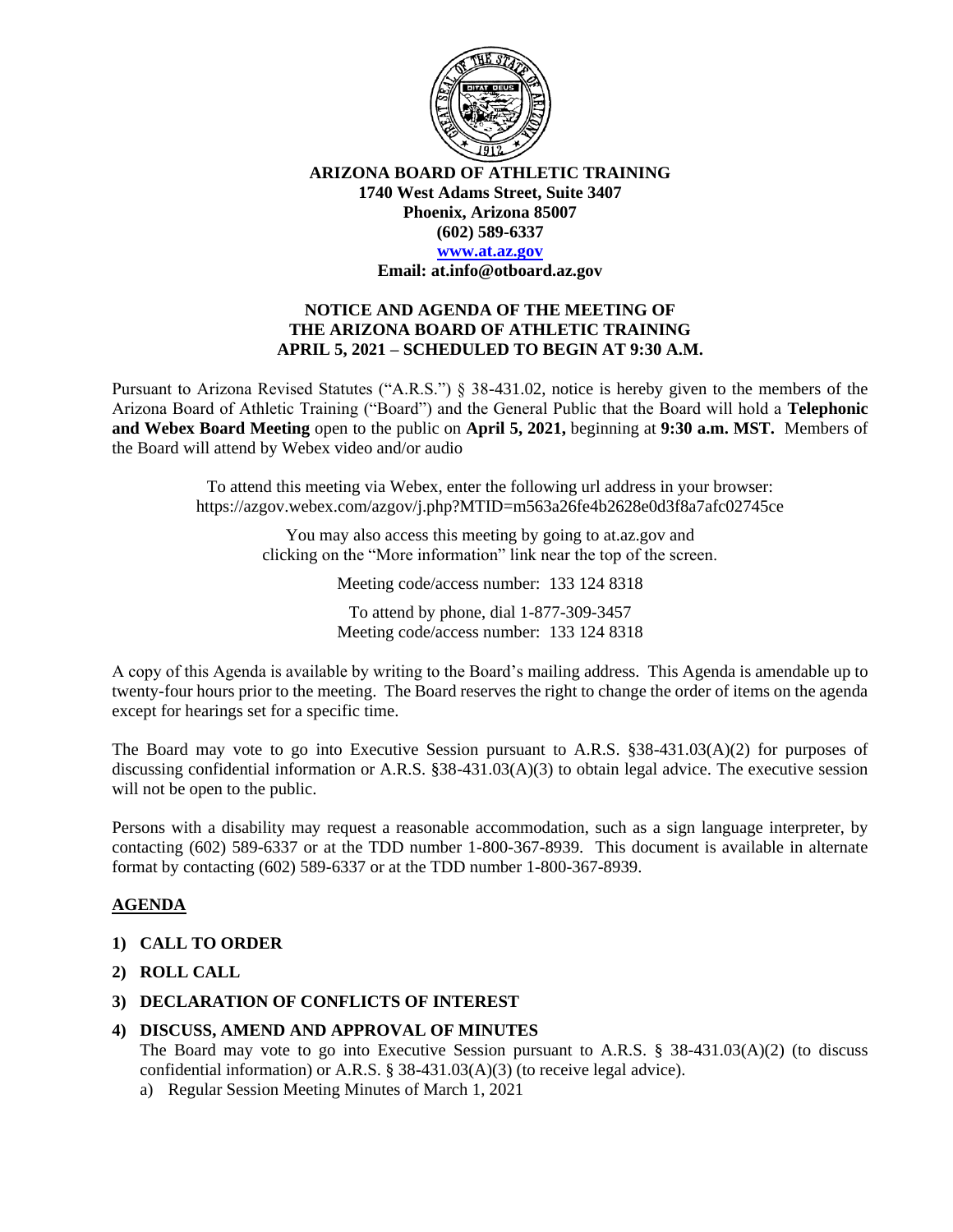Athletic Training Board Meeting Agenda April 5, 2021

# **5) REVIEW FUTURE BOARD MEETING SCHEDULE**

- a) May 3, 2021 Webex
- b) June 7,  $2021 -$  Webex
- c) July 12,  $2021 -$  In-person

# **6) REVIEW, DISCUSSION, AND POSSIBLE ACTION - COMPLAINTS, HEARINGS, INVESTIGATIONS AND COMPLIANCE**

The Board may vote to go into Executive Session pursuant to A.R.S. § 38-431.03(A)(2) (to discuss confidential information) or A.R.S. § 38-431.03(A)(3) (to receive legal advice).

- a) Review, Discussion, and Possible Action of Whether or Not to Open a Complaint i) Larynn Shumaker, ATR-001397 – Disclosure
- b) Initial Review, Discussion, and Possible Action On Complaint None

## **7) CONSENT AGENDA: REVIEW, CONSIDERATION, AND POSSIBLE ACTION ON APPLICATIONS FOR LICENSURE APPROVED BY EXECUTIVE DIRECTOR**

The Board may vote to go into Executive Session pursuant to A.R.S. § 38-431.03(A)(2) (to discuss confidential information) or A.R.S. § 38-431.03(A)(3) (to receive legal advice). The consent agenda items may be considered for ratification as a single action unless a Board Member removes the item for review at the current meeting or a future meeting.

| <b>License Number</b> | <b>Applicant Last Name</b> | <b>Applicant First</b><br><b>Name</b> | <b>Effective</b><br>Date | <b>Expiration</b><br><b>Date</b> |
|-----------------------|----------------------------|---------------------------------------|--------------------------|----------------------------------|
| ATR-009286            | Clapp                      | Aaron                                 | 3/3/2021                 | 3/2/2022                         |
| ATR-009288            | <b>DeBock</b>              | Dainya                                | 3/6/2021                 | 3/5/2022                         |
| ATR-009289            | Goodale                    | Caleb                                 | 3/6/2021                 | 3/5/2022                         |
| ATR-009292            | Lopez                      | Manuel                                | 3/29/2021                | 3/28/2022                        |
| ATR-009290            | McKay                      | Andrew                                | 3/29/2021                | 3/28/2022                        |
| ATR-009291            | <b>Naff</b>                | Alena                                 | 3/29/2021                | 3/28/2022                        |
| ATR-009287            | Schaetzle                  | Courdell                              | 3/6/2021                 | 3/5/2022                         |

a) Initial Applications Approved by Executive Director (7)

b) Renewal/Reinstatement Applications Approved by Executive Director (56)

| License<br><b>Number</b> | <b>Applicant Last</b><br><b>Name</b> | <b>Applicant First</b><br><b>Name</b> | <b>Effective</b><br>Date | <b>Expiration</b><br>Date | <b>Application</b><br><b>Type</b> |
|--------------------------|--------------------------------------|---------------------------------------|--------------------------|---------------------------|-----------------------------------|
| ATR-001589               | <b>Bennett</b>                       | Taylor                                | 5/1/2021                 | 4/30/2022                 | Renewal                           |
| ATR-009186               | <b>Black</b>                         | Christopher                           | 3/24/2021                | 3/23/2022                 | Renewal                           |
| ATR-000144               | <b>Bloom</b>                         | Jeffrey                               | 4/2/2021                 | 4/1/2022                  | Renewal                           |
| ATR-009049               | <b>Boyte</b>                         | George                                | 5/6/2021                 | 5/5/2022                  | Renewal                           |
| ATR-000394               | <b>Bradach</b>                       | Michelle                              | 4/2/2021                 | 4/1/2022                  | Renewal                           |
| ATR-000370               | <b>Bradford</b>                      | Landon                                | 4/2/2021                 | 4/1/2022                  | Renewal                           |
| ATR-001584               | <b>Brewer</b>                        | Matthew                               | 4/3/2021                 | 4/2/2022                  | Renewal                           |
| ATR-001454               | Capell                               | Eric                                  | 3/21/2021                | 3/20/2022                 | Renewal                           |
| ATR-001472               | Deal                                 | Matthew                               | 4/4/2021                 | 4/3/2022                  | Renewal                           |
| ATR-000724               | Edwards                              | Nichole                               | 3/2/2021                 | 3/1/2022                  | Renewal                           |
| ATR-000786               | <b>Ellis</b>                         | Scott                                 | 4/4/2021                 | 4/3/2022                  | Renewal                           |
| ATR-001712               | Fernandez                            | Abel                                  | 4/2/2021                 | 4/1/2022                  | Renewal                           |
| ATR-009031               | Garcia                               | Gabriel                               | 3/7/2021                 | 3/6/2022                  | Renewal                           |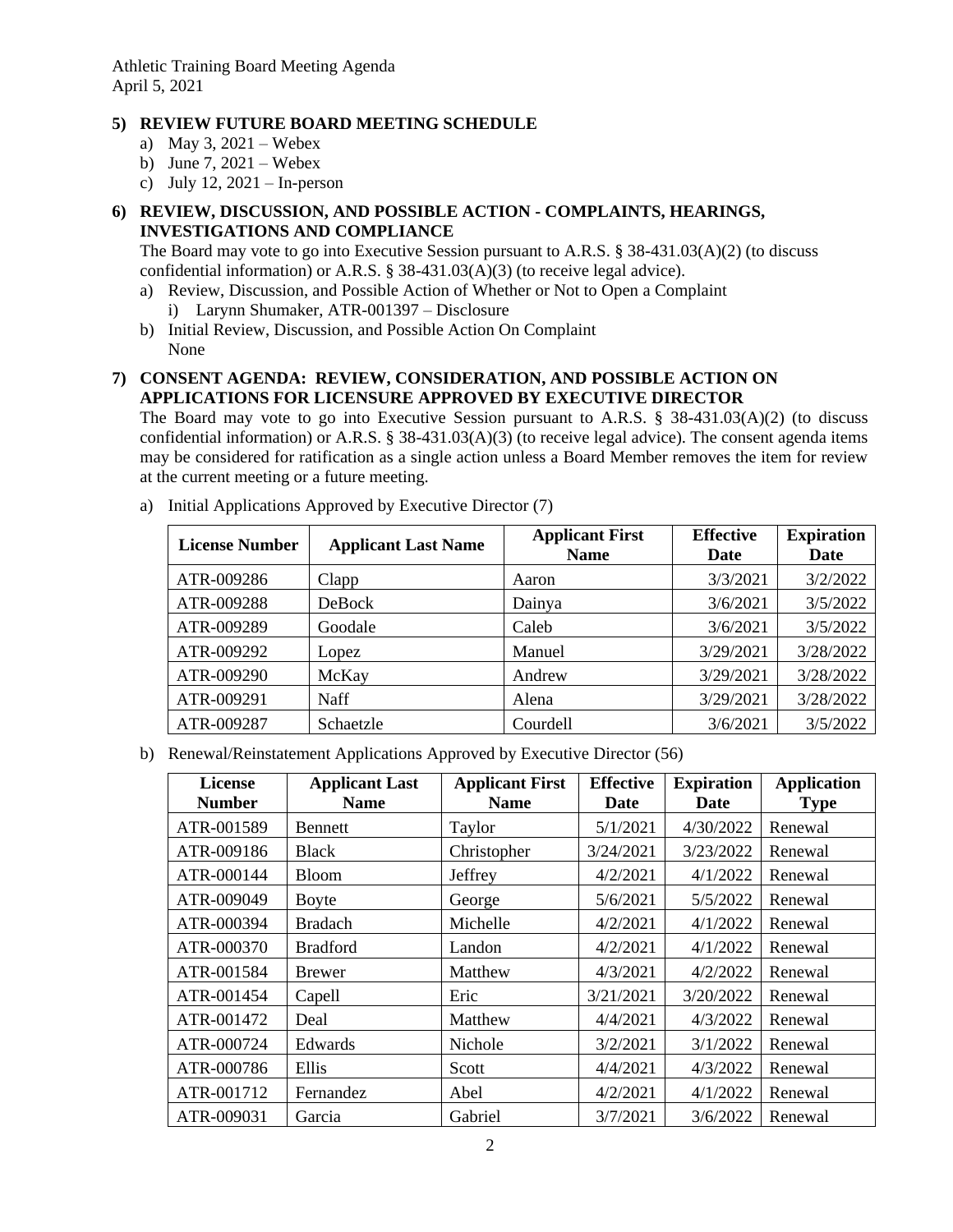| <b>License</b><br><b>Number</b> | <b>Applicant Last</b><br><b>Name</b> | <b>Applicant First</b><br><b>Name</b> | <b>Effective</b><br><b>Date</b> | <b>Expiration</b><br><b>Date</b> | <b>Application</b><br><b>Type</b> |
|---------------------------------|--------------------------------------|---------------------------------------|---------------------------------|----------------------------------|-----------------------------------|
| ATR-000451                      | Garmon                               | Adam                                  | 4/2/2021                        | 4/1/2022                         | Renewal                           |
| ATR-001474                      | Getsoff                              | David                                 | 4/4/2021                        | 4/3/2022                         | Renewal                           |
| ATR-000224                      | Giardina                             | Drew                                  | 4/2/2021                        | 4/1/2022                         | Renewal                           |
| ATR-000998                      | Gorosics                             | Christopher                           | 4/2/2021                        | 4/1/2022                         | Renewal                           |
| ATR-001588                      | Grosh                                | Gavin                                 | 4/3/2021                        | 4/2/2022                         | Renewal                           |
| ATR-000188                      | Guariglio                            | Linda                                 | 4/2/2021                        | 4/1/2022                         | Renewal                           |
| ATR-000537                      | Guerrette                            | Jennifer                              | 4/2/2021                        | 4/1/2022                         | Renewal                           |
| ATR-000934                      | Guterman                             | Joshua                                | 4/2/2021                        | 4/1/2022                         | Renewal                           |
| ATR-000348                      | Hackett                              | George                                | 4/2/2021                        | 4/1/2022                         | Renewal                           |
| ATR-000542                      | Hanzal                               | <b>Troy</b>                           | 4/2/2021                        | 4/1/2022                         | Renewal                           |
| ATR-000153                      | Harris                               | Anthony                               | 4/2/2021                        | 4/1/2022                         | Renewal                           |
| ATR-000910                      | Heichelbech                          | Mark                                  | 4/2/2021                        | 4/1/2022                         | Renewal                           |
| ATR-001475                      | Herrera                              | Caroline                              | 4/4/2021                        | 4/3/2022                         | Renewal                           |
| ATR-000239                      | Herzner                              | Jonathan                              | 4/2/2021                        | 4/1/2022                         | Renewal                           |
| ATR-000662                      | Hoover                               | Mary                                  | 4/2/2021                        | 4/1/2022                         | Renewal                           |
| ATR-000079                      | Imhoff                               | James                                 | 5/2/2021                        | 5/1/2022                         | Renewal                           |
| ATR-000046                      | Johnson                              | Albert                                | 5/2/2021                        | 5/1/2022                         | Renewal                           |
| ATR-000535                      | Johnson                              | Curtis                                | 5/2/2022                        | 5/1/2023                         | Renewal                           |
| ATR-001165                      | Johnston                             |                                       |                                 |                                  | Renewal                           |
| ATR-001390*                     | Kmetz                                | <b>Bruce</b>                          | 5/2/2021<br>3/16/2021           | 5/1/2022<br>9/16/2021            |                                   |
| ATR-009051                      | Krivulka                             | Benjamin                              | 5/6/2021                        | 5/5/2022                         | Reinstatement                     |
|                                 | Lake                                 | Kelly                                 |                                 |                                  | Renewal                           |
| ATR-009039<br>ATR-001289        | <b>Moots</b>                         | Jeffrey<br>Gerard                     | 3/7/2021<br>3/7/2021            | 3/6/2022<br>3/6/2022             | Renewal<br>Renewal                |
| ATR-009045                      | Nowak                                | Sarah                                 | 4/1/2021                        |                                  | Renewal                           |
|                                 | Olson                                |                                       |                                 | 3/31/2022                        | Renewal                           |
| ATR-001467                      |                                      | Christopher                           | 3/7/2021                        | 3/6/2022                         |                                   |
| ATR-009148                      | Otero                                | Nicole                                | 3/29/2021                       | 3/28/2022                        | Reinstatement                     |
| ATR-001266                      | Papania                              | Nicholas                              | 4/4/2021                        | 4/3/2022                         | Renewal                           |
| ATR-009046                      | Peck                                 | Kiana                                 | 4/1/2021                        | 3/31/2022                        | Renewal                           |
| ATR-001183                      | Perez                                | Wilkin                                | 3/2/2021                        | 3/1/2022                         | Renewal                           |
| ATR-001592                      | Powell                               | Michael                               | 5/1/2021                        | 4/30/2022                        | Renewal                           |
| ATR-001583                      | Pruitt                               | Thomas                                | 3/19/2021                       | 3/18/2022                        | Renewal                           |
| ATR-009041                      | Ready                                | James                                 | 3/12/2021                       | 3/11/2022                        | Renewal                           |
| ATR-009047                      | Reed                                 | Jessica                               | 4/1/2021                        | 3/31/2022                        | Renewal                           |
| ATR-001715                      | Reynolds                             | Patrick                               | 4/2/2021                        | 4/1/2022                         | Renewal                           |
| ATR-000321                      | Ruiz-Gonzales                        | Lisa                                  | 9/2/2020                        | 3/1/2022                         | Renewal                           |
| ATR-009185                      | <b>Sammons</b>                       | Franklin                              | 3/21/2021                       | 3/20/2022                        | Renewal                           |
| ATR-001397                      | Shumaker                             | Larynn                                | 3/7/2021                        | 3/6/2022                         | Renewal                           |
| ATR-009048                      | Silcott                              | Alexander                             | 4/1/2021                        | 3/31/2022                        | Renewal                           |
| ATR-001709                      | Smith                                | Kristen                               | 3/5/2021                        | 3/4/2022                         | Renewal                           |
| ATR-000788                      | <b>Spies</b>                         | Lisa                                  | 4/16/2021                       | 4/15/2022                        | Renewal                           |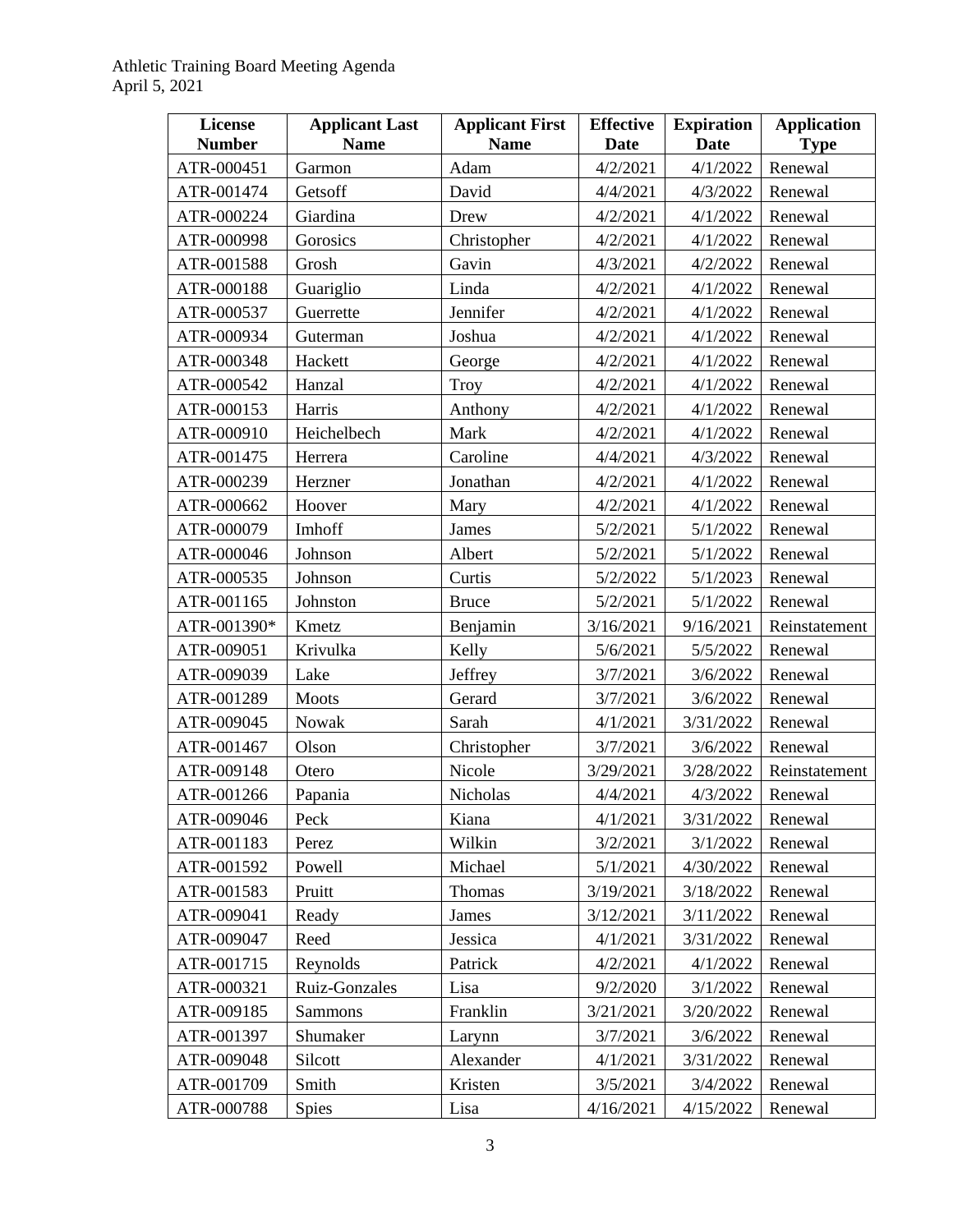| <b>License</b><br><b>Number</b> | <b>Applicant Last</b><br><b>Name</b> | <b>Applicant First</b><br><b>Name</b> | <b>Effective</b><br><b>Date</b> | <b>Expiration</b><br><b>Date</b> | <b>Application</b><br><b>Type</b> |
|---------------------------------|--------------------------------------|---------------------------------------|---------------------------------|----------------------------------|-----------------------------------|
| ATR-001284                      | Takahashi                            | Yusuke                                | 5/12/2021                       | 5/11/2022                        | Renewal                           |
| ATR-001185                      | Torgerson                            | Kyle                                  | 4/2/2021                        | 4/1/2022                         | Renewal                           |
| ATR-009022                      | Webb                                 | Chasen                                | 3/2/2021                        | 3/1/2022                         | Renewal                           |

# **8) REVIEW, CONSIDERATION, AND POSSIBLE ACTION ON APPLICATIONS FOR LICENSURE**

The Board may vote to go into Executive Session pursuant to A.R.S. § 38-431.03(A)(2) (to discuss confidential information) or A.R.S. § 38-431.03(A)(3) (to receive legal advice).

- a) Initial Applications Board Review
	- i) None
- b) Reinstatement Applications Board Review
	- i) Craig Hackett ATR-000014

#### **9) REVIEW, DISCUSSION, AND POSSIBLE ACTION – RULEMAKING UPDATE**

The Board may vote to go into Executive Session pursuant to A.R.S. § 38-431.03(A)(2) (to discuss confidential information) or A.R.S. § 38-431.03(A)(3) (to receive legal advice).

#### **10) REVIEW, DISCUSSION, AND POSSIBLE ACTION – BOARD BUSINESS AND REPORTS**

The Board may vote to go into Executive Session pursuant to A.R.S. § 38-431.03(A)(2) (to discuss confidential information) or A.R.S. § 38-431.03(A)(3) (to receive legal advice).

- a) Open Board Member Position
- b) 2021 Bills to Watch
	- i) HB 2067 criminal conviction; set aside; applicability
	- ii) HB 2128 state licensing; fee waiver
	- iii) HB 2267 professional licensure fees; waiver; reduction
	- iv) HB 2319 license denial; prohibition; drug convictions
	- v) HB 2433 state agencies; cash payment; acceptance
	- vi) HB 2454 telehealth; health care providers; requirements
	- vii) HB 2787 occupational regulation; good character; definition
	- viii)SB1149 occupational and professional licensure; notice Signed by Governor
	- ix) SB 1169 athletic trainers; dry needling
	- x) SB 1284 occupational licensing; licensure; fingerprinting
- c) Executive Director's Report Verbal Report and Discussion No Action Required
	- i) Financial Report
	- ii) Review of Recent Board Staff Activities
	- iii) Statistics
		- (1) 854 current licensees
		- (2) 1 active consent agreement No items due
		- (3) 3 open investigations
- d) Administrative Project Status
	- i) Policies and Procedures
	- ii) CE Broker Implementation

### **11) FUTURE AGENDA ITEMS**

### **12) CALL TO THE PUBLIC**

The Board may make an open call to the public during the meeting, subject to reasonable time, place and manner restrictions, to allow individuals to address the Board on any issue within its jurisdiction. Pursuant to A.R.S. § 38-431.01(H), members of the Board are not allowed to discuss or take legal action on matters raised during an open call to the public unless the matters are properly noticed for discussion